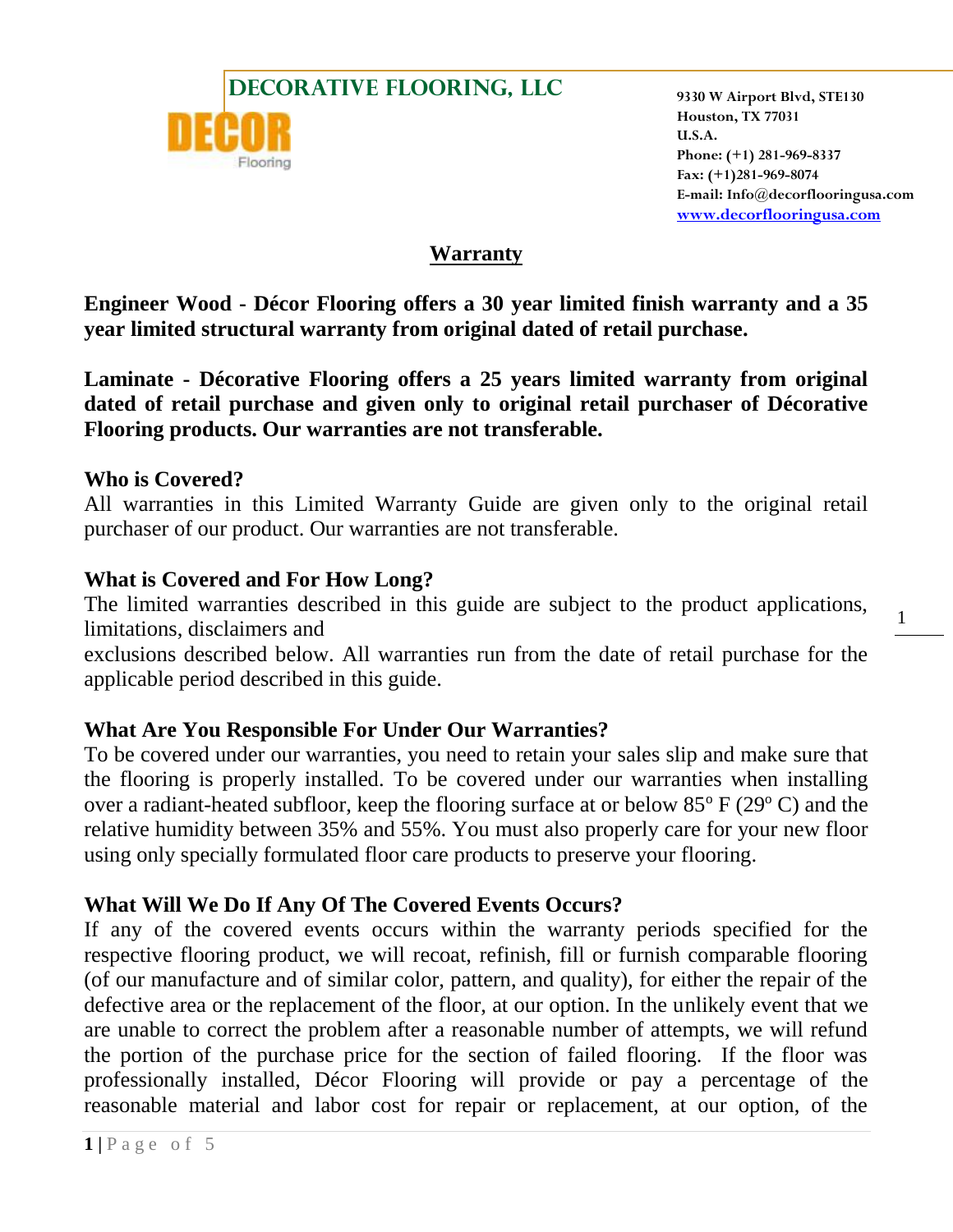warranted product. This percentage will be based on the number of years from the date of purchase and the remaining warranty period of the product, up to 30 years after date of purchase. For example, for a professionally installed product, which is covered by a 30 year warranty, Décor Flooring will pay 24/30<sup>th</sup> (or 80%) of the reasonable material and labor costs on an approved claim submitted 6 years after the date of purchase.

NOTE: Any repair or replacement is limited to colors and styles of products available at the time of repair or replacement. If the original design is no longer available, Décor Flooring has the right to substitute another design of similar value. The product must be of a similar structure and the customer may choose the design.

These warranties do not include the removal or replacement of cabinets, fixtures, retail markups, installation or labor provided by others or supplemental costs, including but not limited to, relocation during the repair process such as hotel, meals, or moving and storage of furniture. We will replace or repair such flooring no more than once, which is your exclusive remedy under this warranty. If the replacement or repair fails in the same manner a second time, the site conditions will be deemed unacceptable for the installation of our hardwood floors. These are the exclusive remedies under this warranty if a defect or other warranted condition occurs. We reserve the right to verify any claims or defect by inspection and have samples removed for technical analysis.

# **What Is Not Covered By These Warranties?**

• The Limited warranties do not cover conditions caused by improper use or maintenance, such as:

- 1. Reduction in gloss, marks, scuffs, scratches, gouges, dents or cuts, including, without limitation, those caused by pets.
- 2. Damage caused by negligence, accidents, misuse, or abuse (i.e., dragging objects across the floor without proper protection).
- 3. Wear caused by pebbles, sand or other abrasives, construction traffic, or failure to maintain the floor as required.
- 4. Damage caused by caster wheels or vacuum cleaner beater bars.
- 5. Failure to support furniture with floor protectors that are at least one inch in diameter, made of non-staining felt or non-pigmented hard plastic, rest flat on the floor and are replaced regularly.
- 6. Splits, cracks, grain raising, checking, edge fracturing,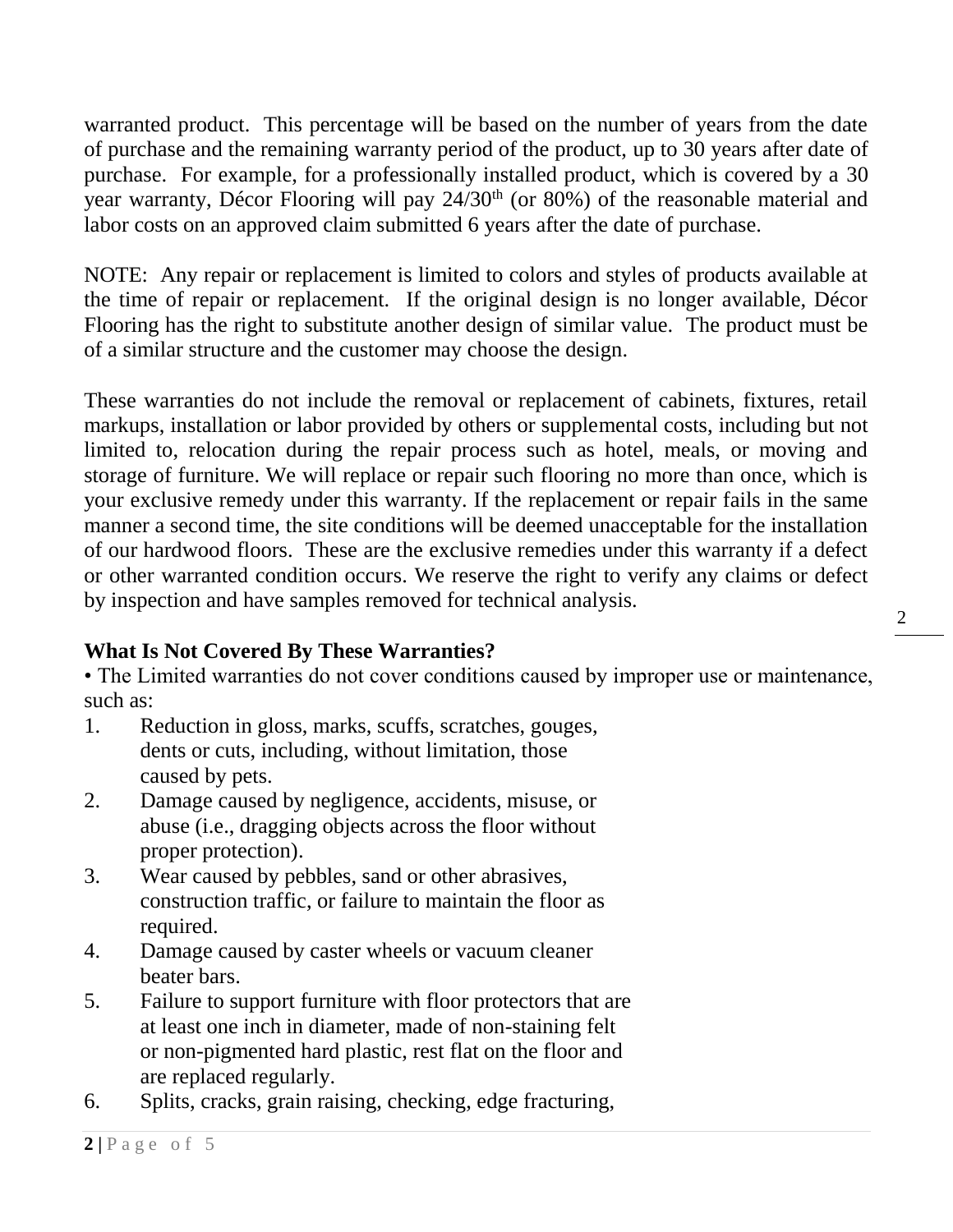splintering or chipping that occurs **during** or **after** the floor has been installed and as a result of abuse, misuse, improper maintenance or care, exposure to excessive moisture or improper environmental conditions (i.e., low or high humidity) are not covered by these warranties. The use of a humidifier/dehumidifier may be necessary to maintain the proper humidity level between 35%-55%.

- 7. Wood and laminate flooring installed in full bathrooms with a shower or tub.
- 8. Damage caused by fire, flooding, and other natural disasters and Acts of God.
- 9. Changes in color due to aging, excessive moisture, exposure to sunlight or Ultra Violet rays (which may cause oxidation of finish/stain) is not considered a defect. Certain species are especially susceptible to color change. Area rugs should be moved occasionally, as they block sunlight and may give the appearance of discoloration under the rug.
- 10. Color, shade, or texture variations between samples, printed color photography or replacement flooring and the actual material.
- 11. Color variations between flooring and/or samples and other flooring or wood products, which you wish to match (eg. cabinets, stair railings, trim, etc.).
- 12. Deficiencies related to subfloor/floor joist assemblies, subfloor preparation materials, and fasteners including, but not limited to, uneven subfloor surfaces, floor deflection or voids in the subfloor.
- 13. Noises including, but not limited to, squeaks, popping, etc.
- 14. A product deformity that is not measureable or that is visible only under certain light or from a certain angle is not considered a defect and is therefore not covered by these warranties. Visible defects should be evaluated by their visibility from a standing position in normal lighting.
- 15. Natural wood characteristics such as variations in grain, color, mineral streaks, knots, normal differences between color of samples and the color of installed floors, and color variations from board to board.
- 16. Natural expansion and contraction resulting in separation between boards or damage caused by low or excessive humidity.
- 17. Products designated as "thrift," "antique," "tavern," "bargain," "cabin grade," "seconds," "economy grade," "rustic," "close-out," "off-goods" or "non-standard." Such products are sold "AS IS."
- 18. Floors that are installed in other than owner-occupied or tenant-occupied residences.
- 19. Commercial installations of residential products.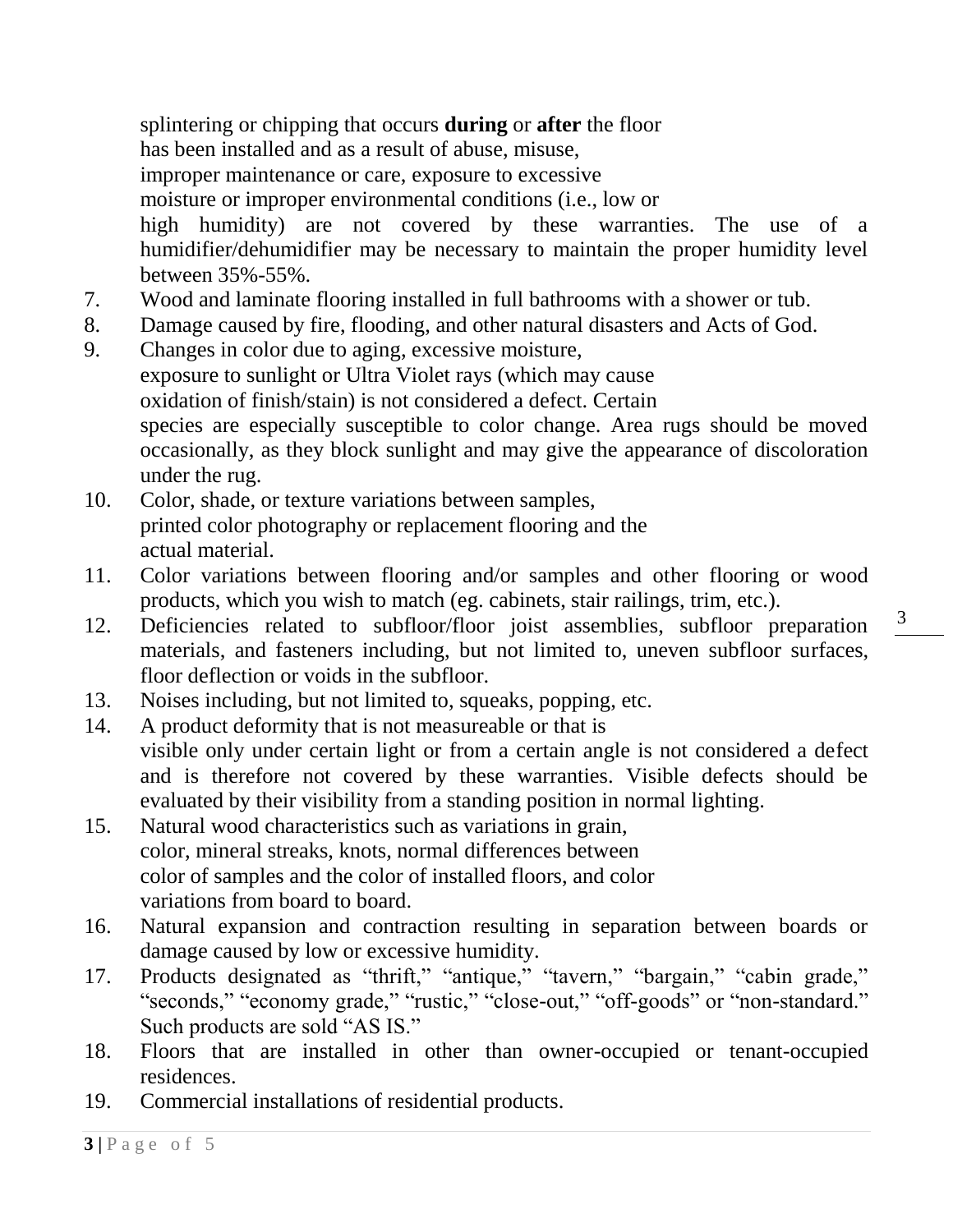- 20. Construction or installation-related damage.
- 21. Floors damaged by subfloor moisture or water damage, including without limitation, due to broken or leaking water pipes, flooding, wet-mopping spills or weather conditions or water trapped beneath the floor due to improper subflooring or underlayment.
- 22. Exposure to extremes of temperature or relatively humidity.
- 23. Installation defects, including installations made: (i) in violation of applicable state or local housing or building codes.

NOTE: YOU AND YOUR INSTALLER ARE RESPONSIBLE TO INSPECT FLOORING PRIOR TO INSTALLATION. WE ACCEPT NO RESPONSIBILITY FOR LIABILITIES, CLAIMS OR EXPENSES, INCLUDING LABOR COSTS, WHERE FLOORING WITH VISIBLE DEFECTS HAS BEEN INSTALLED.

#### **What Is Excluded From These Warranties?**

None of our installers, retailers, distributors or employees has the authority to alter the obligations, limitations, disclaimers or exclusions under any of our warranties.

WE EXCLUDE AND WILL NOT BE LIABLE FOR OR PAY INCIDENTAL, CONSEQUENTIAL OR SPECIAL DAMAGES UNDER OUR WARRANTIES. By this we mean any loss, expense, or damage other than to the flooring itself that may result from a defect in the flooring. Our limited warranties constitute the only express warranties for the product purchased.

TO THE EXTENT PERMITTED BY LAW AND FOR ALL NONCONSUMER PRODUCT, ALL WARRANTIES OTHER THAN OUR LIMITED WARRANTIES, EXPRESS OR IMPLIED, INCLUDING ANY WARRANTY OF MERCHANTABILITY OR FITNESS FOR A PARTICULAR PURPOSE, ARE DISCLAIMED. IF ANY IMPLIED WARRANTY ARISES UNDER STATE LAW, ANY AND ALL IMPLIED WARRANTIES (INCLUDING ANY WARRANTY OF MERCHANTABILITY AND FITNESS FOR A PARTICULAR PURPOSE) ARE LIMITED IN DURATION TO THE DURATION OF THIS WRITTEN WARRANTY, TO THE EXTENT ALLOWED BY LAW. SOME JURISDICTIONS DO NOT ALLOW EXCLUSION OR LIMITATIONS OF INCIDENTAL OR CONSEQUENTIAL DAMAGES OR LIMITATIONS ON HOW LONG AN IMPLIED WARRANTY LASTS, SO THE ABOVE LIMITATIONS OR EXCLUSIONS MAY NOT APPLY TO YOU. THESE WARRANTIES GIVE YOU SPECIFIC LEGAL RIGHTS, AND YOU MAY ALSO HAVE OTHER RIGHTS WHICH VARY FROM JURISDICTION TO JURISDICTION.